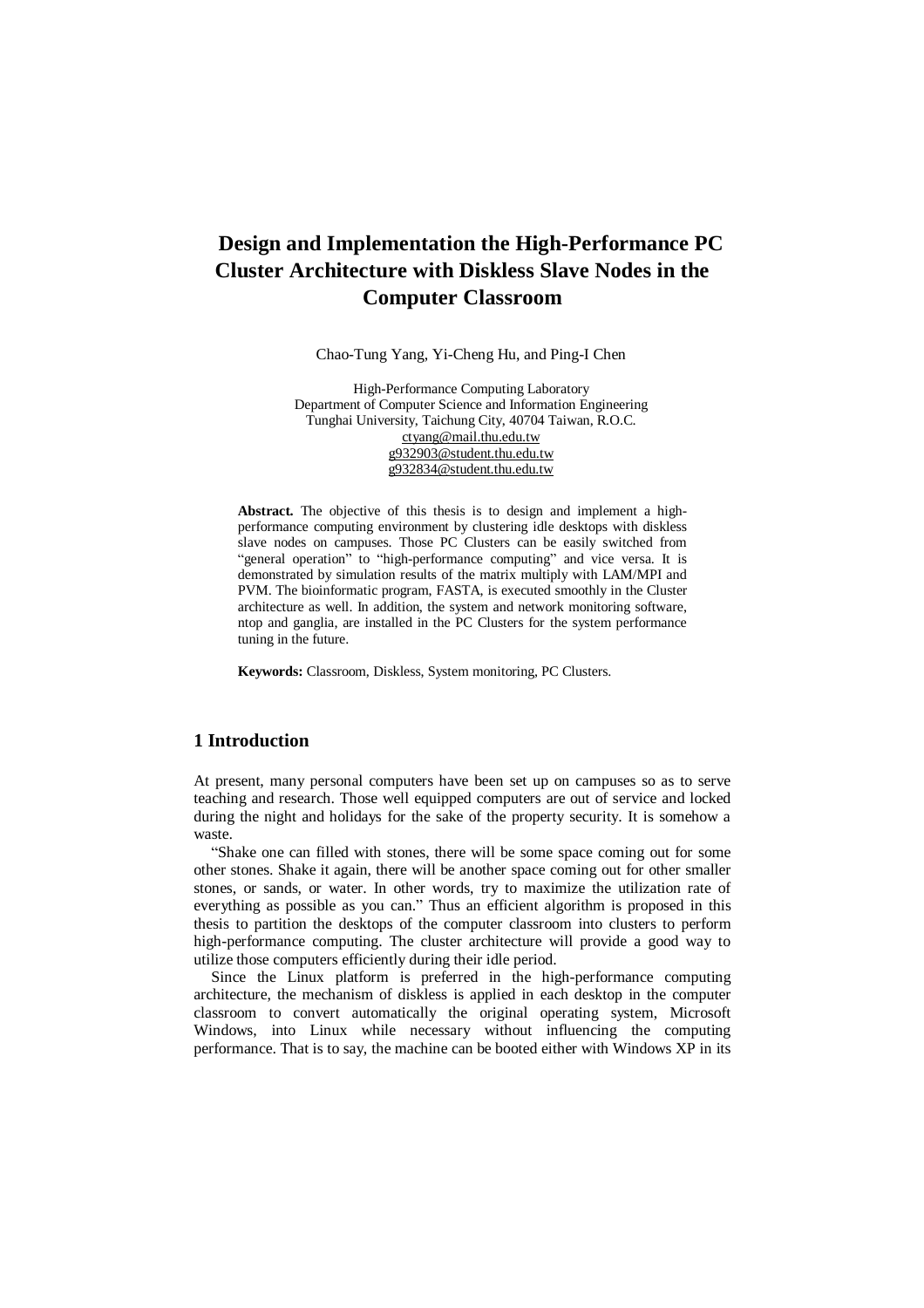local hard disk or with Linux in the remote server via the network. We will go through the detail of the Linux way rather than the Windows XP way here.

First of all, a remote sever need to be get ready embedding some particular service such as DHCP, tftpboot, NFS, and NIS, etc. to boot the machine via the network. So that each client PC can obtained all necessary information to boot in PXE protocol and check itself the status while it is on. Afterward those client PCs who are turned on normally will start cluster corresponding service to complete the switching over process.

We have run into 3 interesting problems in deploying the cluster environment,

- 1. We spent lots of time on battling with some unexpected error in converting the operating systems since Microsoft is full of "surprise ".
- 2. Since those desktops to be clustered were located in a public area, the initial state of every desktop varied from PC to PC, such as abnormally shut-down, or some application program still running, etc. Thus converting the operating system automatically under such circumstances is a real a challenge.
- 3. The network overhead was another issue while booting the machine via the network.

# **2 Background Review**

#### **2.1 DRBL**

DRBL stands for Diskless Remote Boot with Linux. This solution is solely designed and implemented by people in National Center of High-performance Computing, Taiwan.

DRBL uses PXE/ETHERBOOT, NFS, and NIS to provide services to client machines. Once the server is ready to be a DRBL server, then the client machines can boot via PXE/ETHERBOOT (diskless). " DRBL" does NOT touch the hard drive of the clients, so other Operating Systems (for example, M\$ Windows) installed on your client machines will not be affected. This may be important in a phased deployment of GNU/Linux, where users still want to have the option of booting to Windows and running Office. DRBL allows you to be flexible in your deployment of GNU/Linux. [1]

### **2.2 SLIM**

SLIM stands for Single Linux Image Management. It holds the Linux OS image to be shared by all PCs via network booting. This solution is solely designed and implemented by people in Department of Computer Science, The University of Hong Kong.

The SLIM server holds pre-installed Linux system image for sharing across the network. The system image is exported as read only by the NFS to all client PC to build their local root file system during booting up. One SLIM server may serve as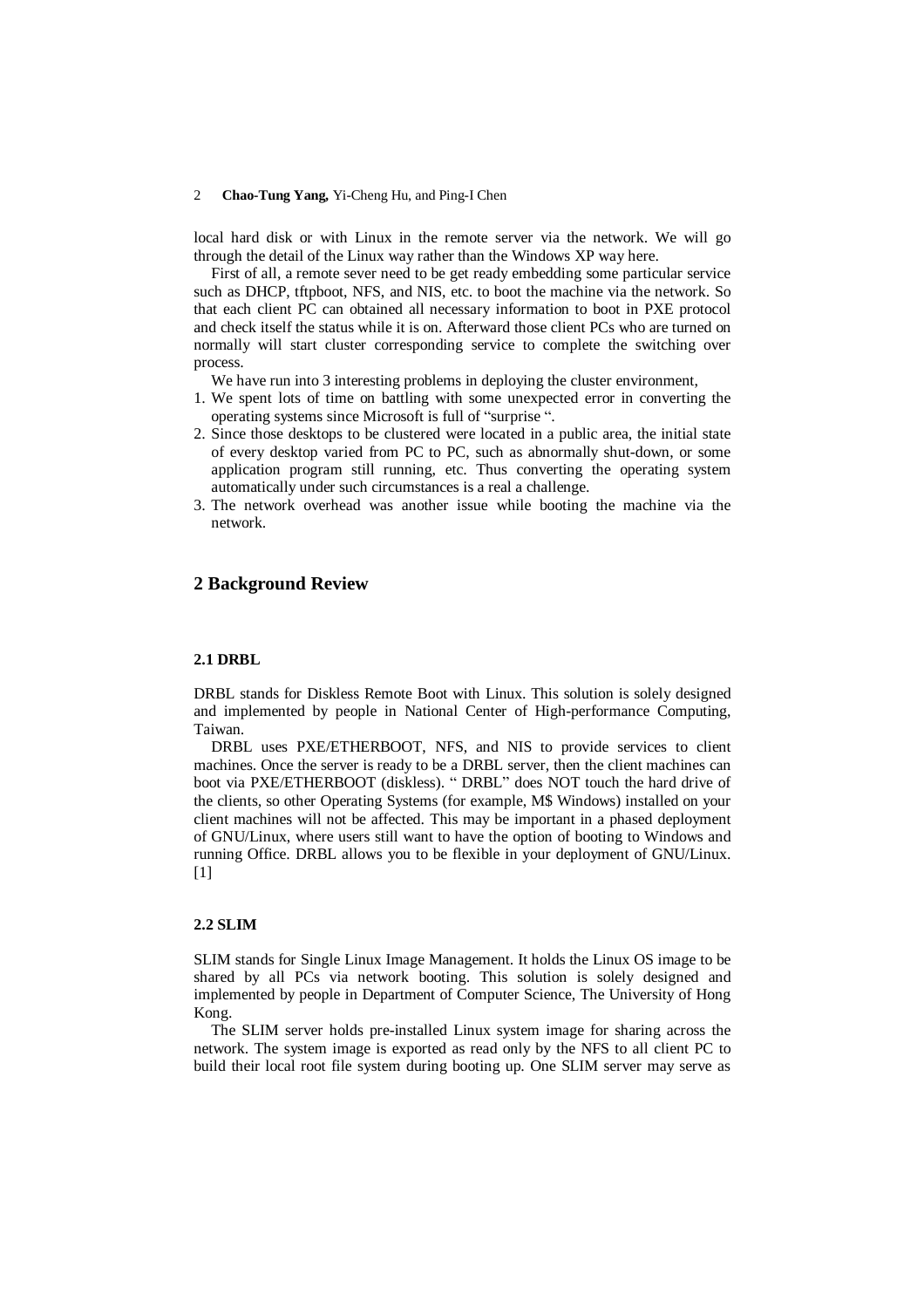many as OS images made by different Linux distributions. It also provides TFTP service to allow client PC to download network boot loader. It also holds OS boot images which are Linux kernel and initrd for network boot loader to download. [2]

### **3 Performance Evaluation on Diskless PC Cluster Systems**

First, we set up two kinds of diskless PC Cluster systems in order to evaluate which system's performance is better for us to use it in the computer classroom. Figure 1 shows our system architecture of our system. The Cluster consists of sixteen PCbased symmetric multiprocessors (SMP) connected by one 24-port 100Mbps Ethernet switches with Fast Ethernet interface. It's system architecture is shown in Figure 1. There are one server node and fifteen computing nodes. The server node has one Intel Pentium 4 2.8GHz (with hyper-threading) processor and 512MBytes of shared local memory. The other fifteen nodes are AMD MP 2000+ SMP machines with 1GBytes of shared local memory. Each individual processor is rated at 1.6GHz.



**Fig. 1.** Performance evaluation system architecture

Because we can not set up the DRBL system exactly on Fedora Core 2. So, we use Fedora Core 1 to set up the DRBL system. The hardware specification and the operating system used in our diskless clusters are shown as Table 1.

|            | <b>Machines</b> | Diskless server                          | <b>Nodes</b>       |  |
|------------|-----------------|------------------------------------------|--------------------|--|
| Equipments |                 |                                          |                    |  |
| CPU        |                 | Intel P4-2.8G with HT                    | $AMD$ Dual MP2000+ |  |
| OS         |                 | SLIM: Fedora Core 2; DRBL: Fedora Core 1 |                    |  |
| Kernel     |                 | SLIM: 2.6.5; DRBL: 2.4.22                |                    |  |
| )isk       |                 |                                          | none               |  |

**Table 1.** Equipments and software on each machine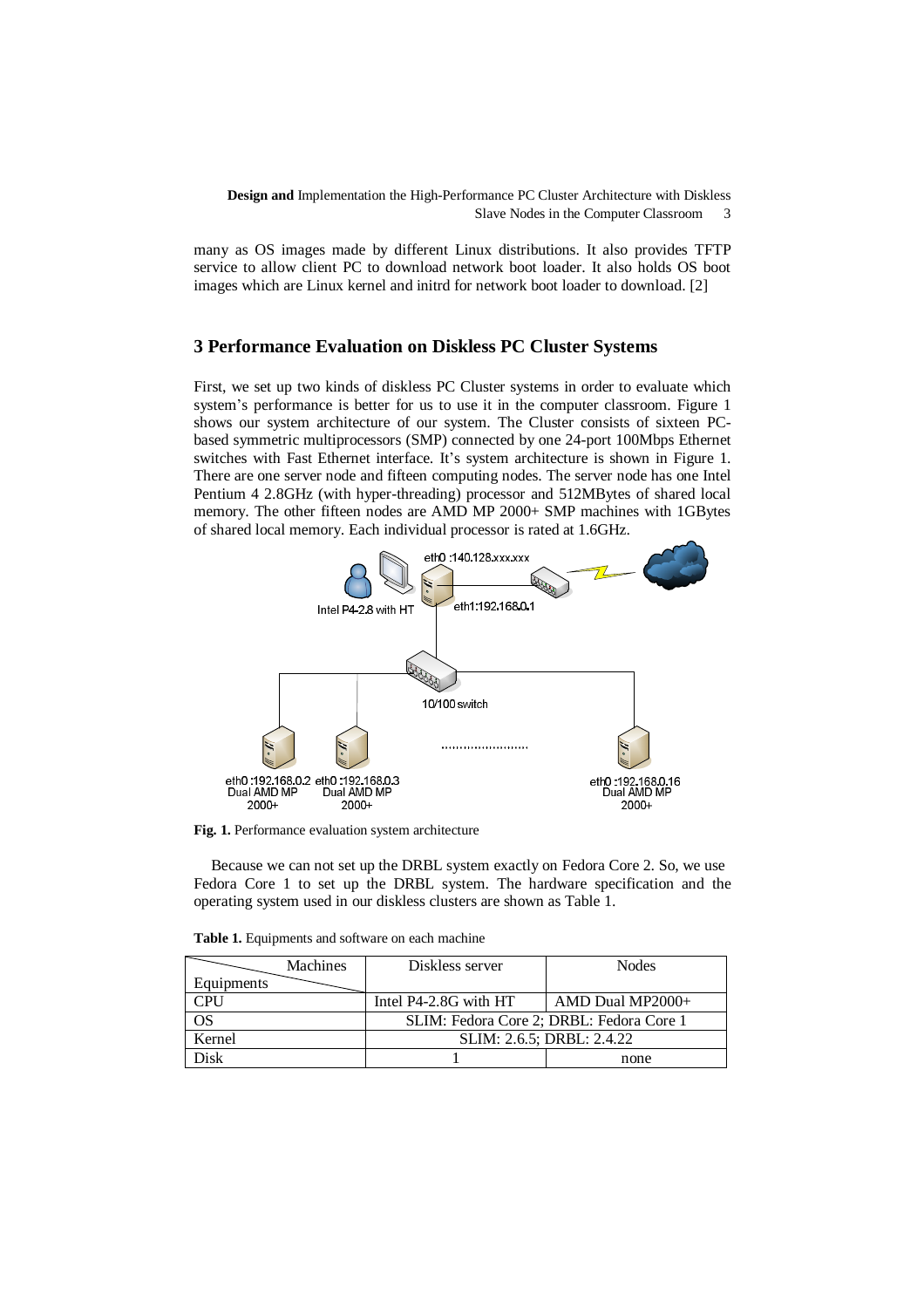| RAM                    | 512MB             |  |  |
|------------------------|-------------------|--|--|
| <b>SWITCH</b>          | PCI FX-32n 10/100 |  |  |
| Network Interface Card |                   |  |  |

#### **3.1 Performance evaluation using PVM**

In our experiment, we use PVM and LAM/MPI to run matrix multiplication program and bioinformatics software in order to evaluate the system performance. The matrix multiplication problem sizes were 256×256, 512×512, 1024×1024, and 2048×2048 in our experiments and were running by different CPU numbers. Figure 2 shows our matrix multiplication experiment results about different diskless system and node numbers using PVM. [3]



**Fig. 2.** Matrix multiplication performance evaluation using PVM with 4, 8, and 16 CPUs

Then, we use LAM/MPI to run the bioinformatics software. The bioinformatics software which we used is FASTA. It compares a protein sequence to another protein sequence or to a protein database or a DNA sequence to another DNA sequence or a DNA library. Figure 3 shows the experimental result on different diskless systems and number of CPUs by FASTA which is using the yeast.nt database. The database size is about 3.55 MB. We can find that there have no too much difference between SLIM and DRBL. The whole execution time is getting less and less when the CPU number is increasing. But there is an exception about DRBL's 32 CPUs performance test. The performance of DRBL which only use 16 and 24 CPUs are better than 32 CPUs. Maybe this is because it uses too much communication time. [4]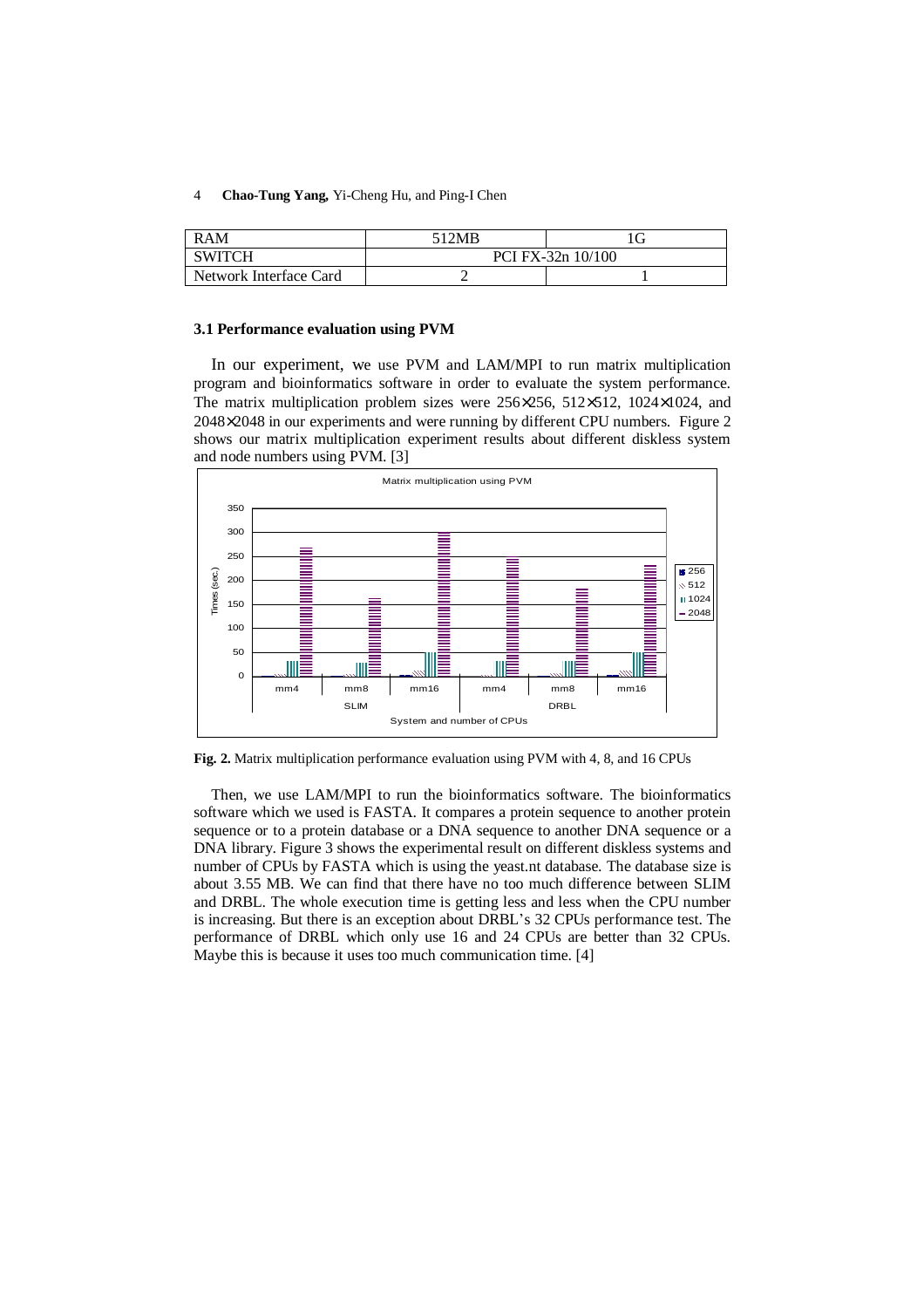

**Fig. 3.** System performance about different number of CPUs by using mp34compfa to compare test.fas with yeast.nt

Next, we use a bigger database to test the performance about both SLIM and DRBL diskless system. Figure 4 shows the experimental result on different diskless systems and number of CPUs by FASTA which is using the env\_nr database. The database size is about 119 MB. We can find that there have a three minutes difference between SLIM and DRBL when the CPU number are 16, 24, and 32 excepting 8CPUs. The whole execution time is getting less and less when the CPU number is increasing. The performance result of DRBL also better than SLIM.



**Fig. 4.** System performance about different number of CPUs by using mp34compfa to compare cjs.aa.fa with env\_nr.

Finally, we use a biggest database to test the diskless system. Figure 5 shows the experimental result on different diskless systems and number of CPUs by FASTA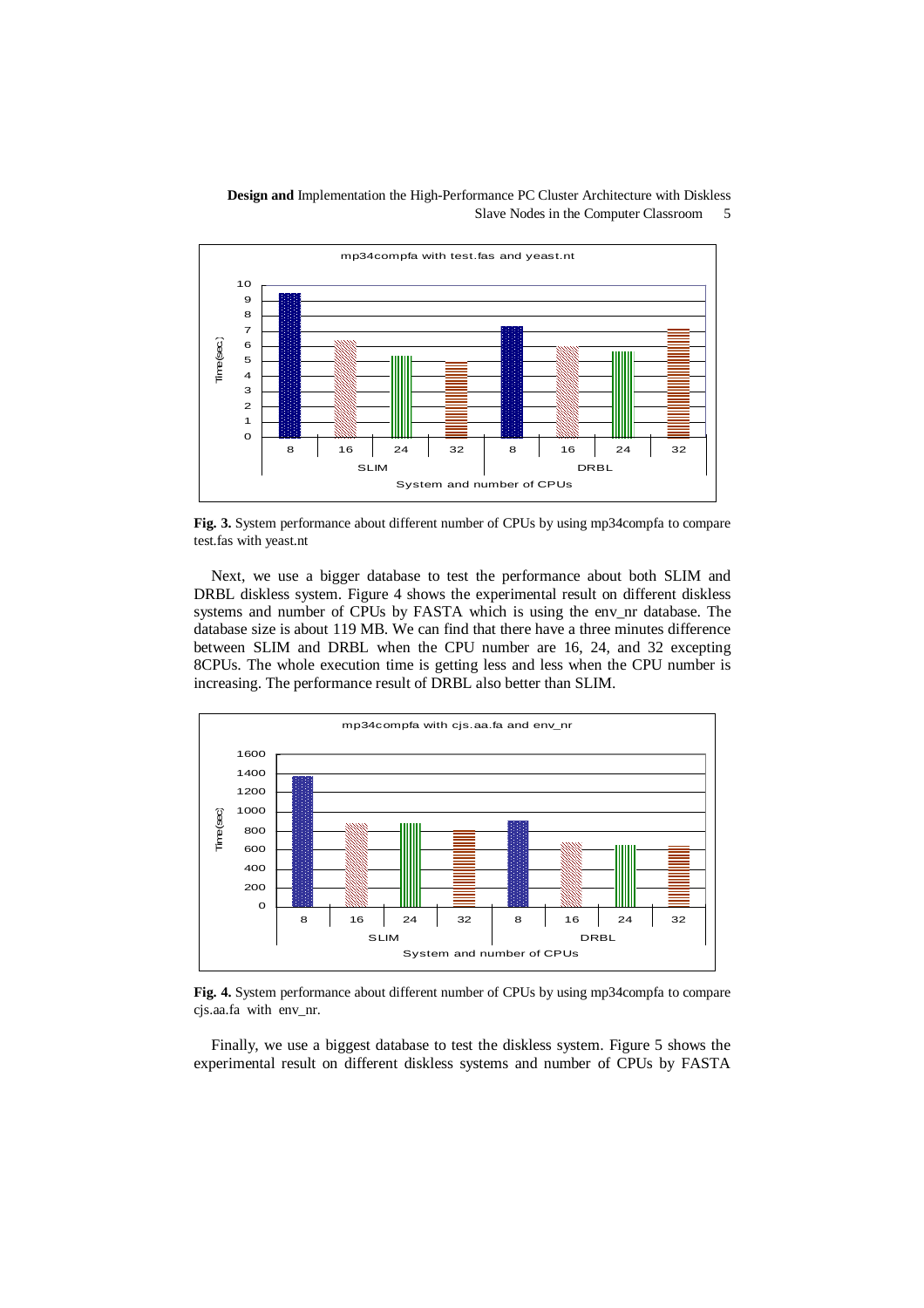which is using the env database. The database size is about 501 MB. We can find that there is a great difference between SLIM and DRBL, especially then the CPU number is small. The performance of DRBL is better than SLIM.



**Fig. 5.** System performance about different number of CPUs by using mp34compfa to compare cjs.aa.fa with nr.

After the performance evaluation test of diskless PC Cluster systems. We can find out that the performance of DRBL is better than SLIM. So, we choose DRBL to set up in the Computer Classroom. Another reason is that the PCs in the computer classroom only have 256 MB memory so that there will be some problem when using SLIM as our Cluster system. Sometimes, the boot-up process would fail or could not start some daemon. So, we add more memory and then the whole process returned to normal. It is because we fully installed the Linux system, so that the Linux image is too large for a PC which has only 256MB memory to handle the boot-up process and start the daemon.

### **4 Using Diskless System In The Computer Classroom**

The original architecture of the computer classroom is showed as Figure 6. The server with a P4 2.0 G Hz CPU; 256 MB memory; 10 GB Hard Disk ; the FreeBSD system; and two Fast Ethernet Cards provides DHCP and NAT services for Internet access. All other 32 desktops are equipped with a P4 1.8 G Hz CPU; 256 MB memory; 20 GB Hard Disk; the Windows XP system; and one Fast Ethernet card. The network framework is composed by two 24-port 100Mbps switches.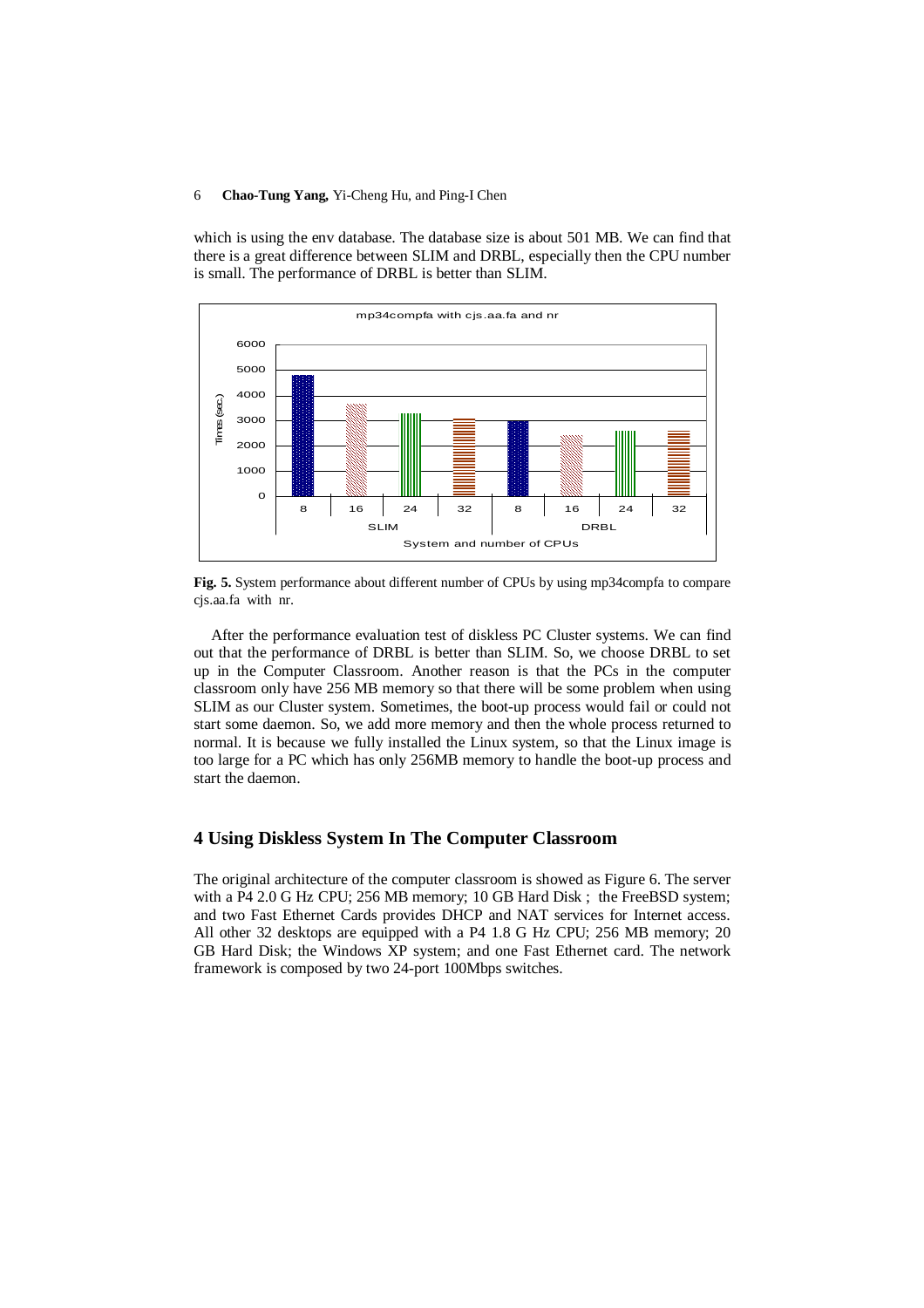



The loading of the server is aggravated to provide more service in the cluster architecture. The network traffic is heavier as well due to all clients must be booted through the network. Some adjustments in the specification of the server and the network are made accordingly, as Figure 7 shows. The server with a P4 2.8 G Hz CPU; 1024 MB memory ; 40 GB Hard Disk ; the Linux system; and 3 Fast Ethernet Cards serve not only DHCP and NAT but also tftpboot; NFS and NIS. There is no change in the desktop specification. However the BIOS setup needs to be altered.

- 1. 1. The first priority in "Boot Device" is changed to "LAN" and the second one is "Local Hard Disk ".
- 2. The "Wake-on-LAN " function is enabled.

In addition, the network with two 24-port switches is partitioned into two independent sections in order to reduce the collision of the package as well as increase the efficiency of the network.

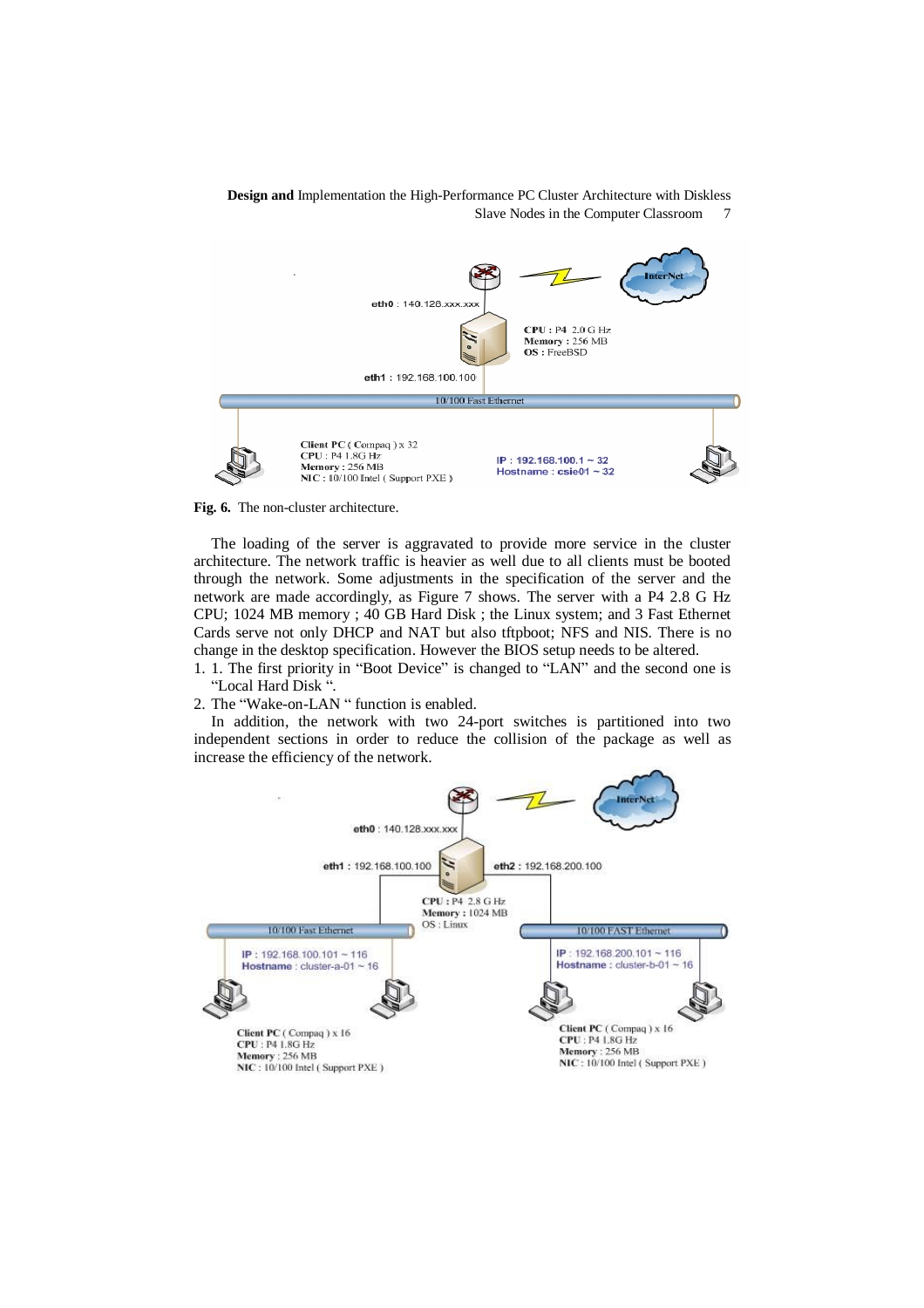**Fig. 7.** The Cluster architecture.

As a matter of fact, to upgrade the relevant device to Gigabit ethernet is recommended to increase the quality of the Clusters. We can't do that in this project due to the budget limitation. The hardware specification and the operating system used in our diskless Clusters are shown as Table 2.

| Table 2. Equipments and software on each machine |  |
|--------------------------------------------------|--|
|--------------------------------------------------|--|

| Machines       | Original Server                  | Diskless server | <b>Nodes</b>    |  |
|----------------|----------------------------------|-----------------|-----------------|--|
|                | 1 Server                         | 1 Server        | 32 Client       |  |
| Equipments     |                                  |                 |                 |  |
| <b>CPU</b>     | Intel $P4-2.0G$                  | Intel $P4-2.8G$ | Intel $P4-1.8G$ |  |
| <b>OS</b>      | FreeBSD                          | Fedora Core 1   |                 |  |
| Kernel         | N/A                              | 2.4.22          |                 |  |
| Disk           |                                  |                 | 1 (for Windows) |  |
| <b>RAM</b>     | 256 MB                           | 1024 MB         | 256 MB          |  |
| <b>SWITCH</b>  | D-Link 10/100 24-Port Switch x 2 |                 |                 |  |
| <b>Network</b> | $\mathfrak{D}$                   | 3               | 1 (Support PXE) |  |
| Interface Card |                                  |                 |                 |  |

In this clustered experiment, it takes 260 seconds to boot all machines in Linux and enable clustered service. The transmission amount on the network obtained by ntop is probably 125 MB. Regarding to the protocol distribution rate for on the network, as Figure 8 shows, we can find out that nearly 90% of all activities on the network are transmitted in NFS and the rest of activities are transmitted in other protocol such as DHCP, TFTPBOOT etc. [5]<br>Global TCP/UDP Protocol Distribution



**Fig. 8.** The Global TCP/UDP Protocol Distribution generated by NTOP

From management's view, the state of each Computation Node in Clusters is monitored by "Ganglia ", an existing Open Source. We can gather the relevant information of CPU; Memory; Network Load for each Computation Nodes in every network section, as Figure 9 shows. [6]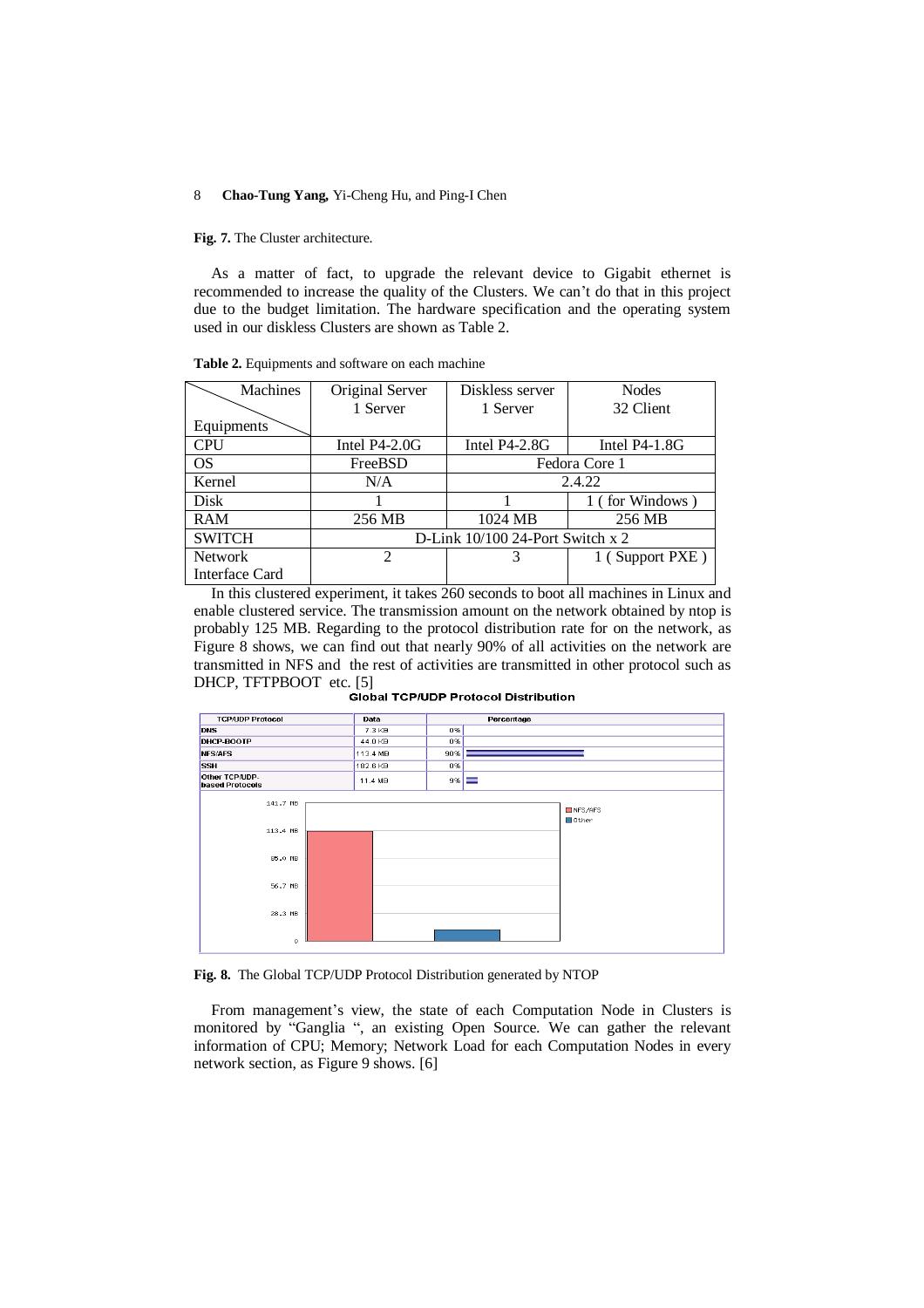

**Fig. 9.** The state of each Computation Node in Clusters generated by ganglia

Since the frequency to switch over in two different operating systems is high in the Cluster architecture, the switching procedure is critical to secure the system capability and performance. Say, there are always one or two desktops having troubles in booting with Linux during the experiment and those errors are unanticipated. Thus certain corresponding action plans, as Figure 10, are necessary.



**Fig. 10.** The switching procedure for Linux PC Clusters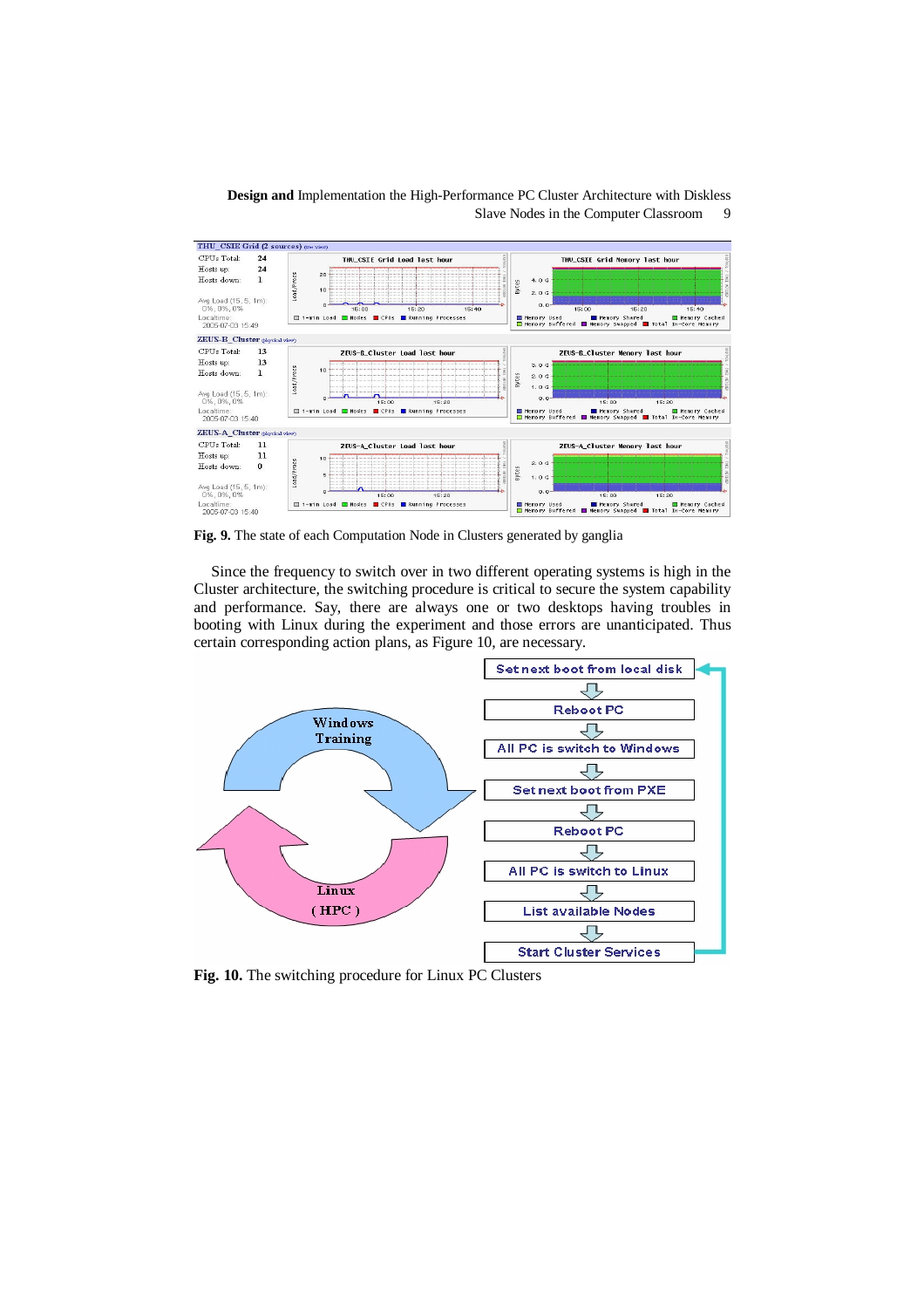# **4 Experimental Results**

16 of 32 desktops are put into this experiment. The network is divided into two sections, Net \_ A and Net \_ B, and each section contain 8 desktops. Each multiple of the matrix of 512; 1024; 2048 is performed LAM/MPI Parallel Computing respectively in 2; 4; 8; 16 Computation Nodes to demonstrate that the PC Clusters architecture with diskless slave nodes is workable as well as their performance is stated. As Figure 11 shows, when the number of Computation Nodes decreases, the collision on the network will decline. That is to say, the system performance will be optimized on the some network section if the number of clusters is less. The system performance will decline while dispersing the job on different nodes in different network sections results in the capability of the server is shared by routing at the same time. However, in case of the number of Computation Nodes increases to 8 or above, it is recommended to disperse the job on different nodes in different network sections to optimize the system performance.

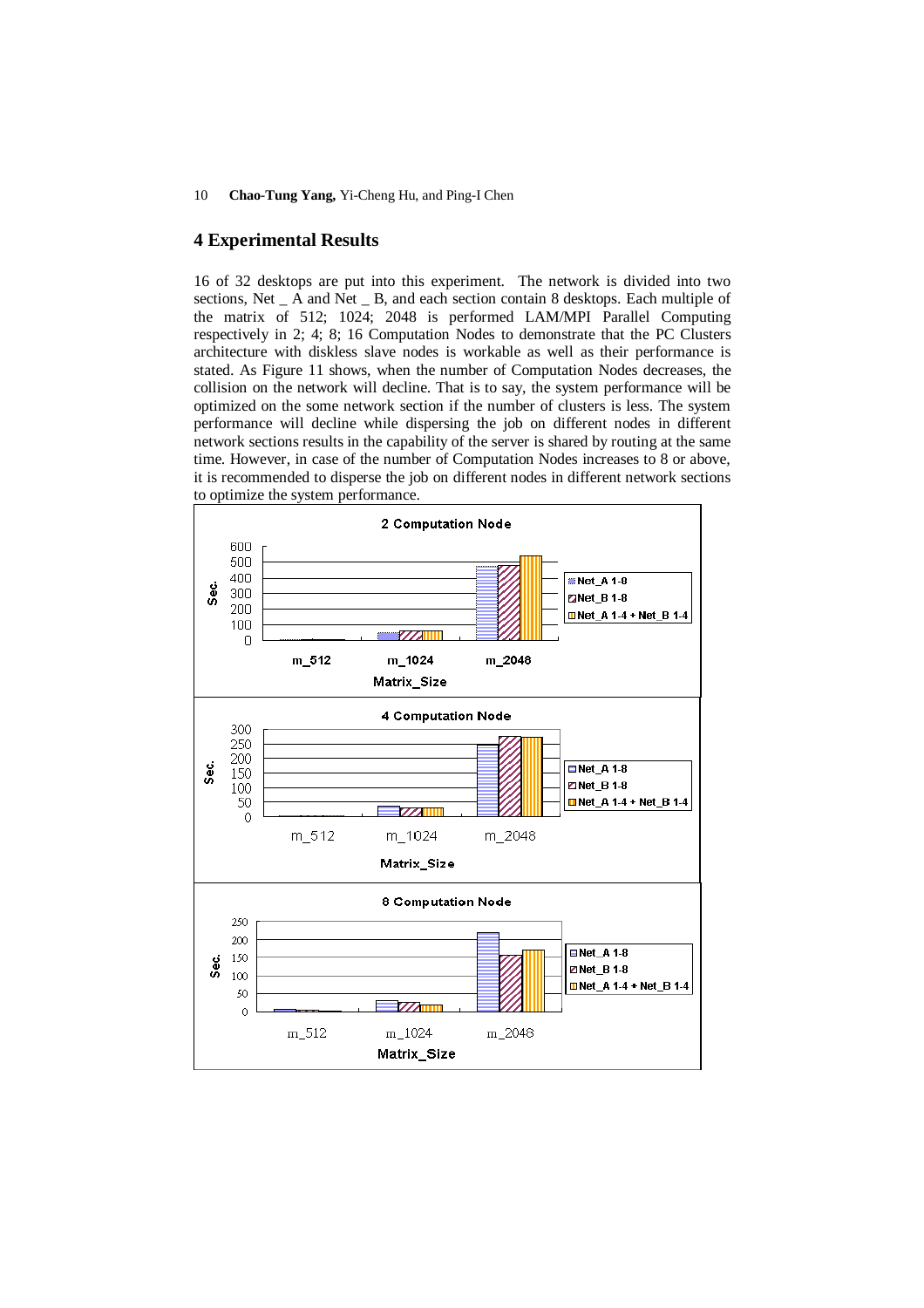

**Fig. 11.** The performance analysis of LAM/MPI Parallel Computing in the diskless Cluster architecture

Since the swap space can be regarded as an important temporary storage to Linux system, some space of the local disk is allotted to each of the Computing Nodes as the swap space. Then each multiple of the matrix of 512; 1024; 2048 is performed LAM/MPI Parallel Computing respectively in 2; 4; 8; 16 Computation Nodes with different swap space ( 0 MB ; 512 MB ; 1024 MB ) to demonstrate that the PC Clusters architecture with diskless slave nodes is workable as well as their performance is stated. As Figure 12 shows, it makes no difference to the system performance in LAM/MPI Parallel Computing no matter what size of the swap space is in the local disk in the Linux pc Cluster architecture. It makes no difference to the system performance either with or without the local disk as the swap space.

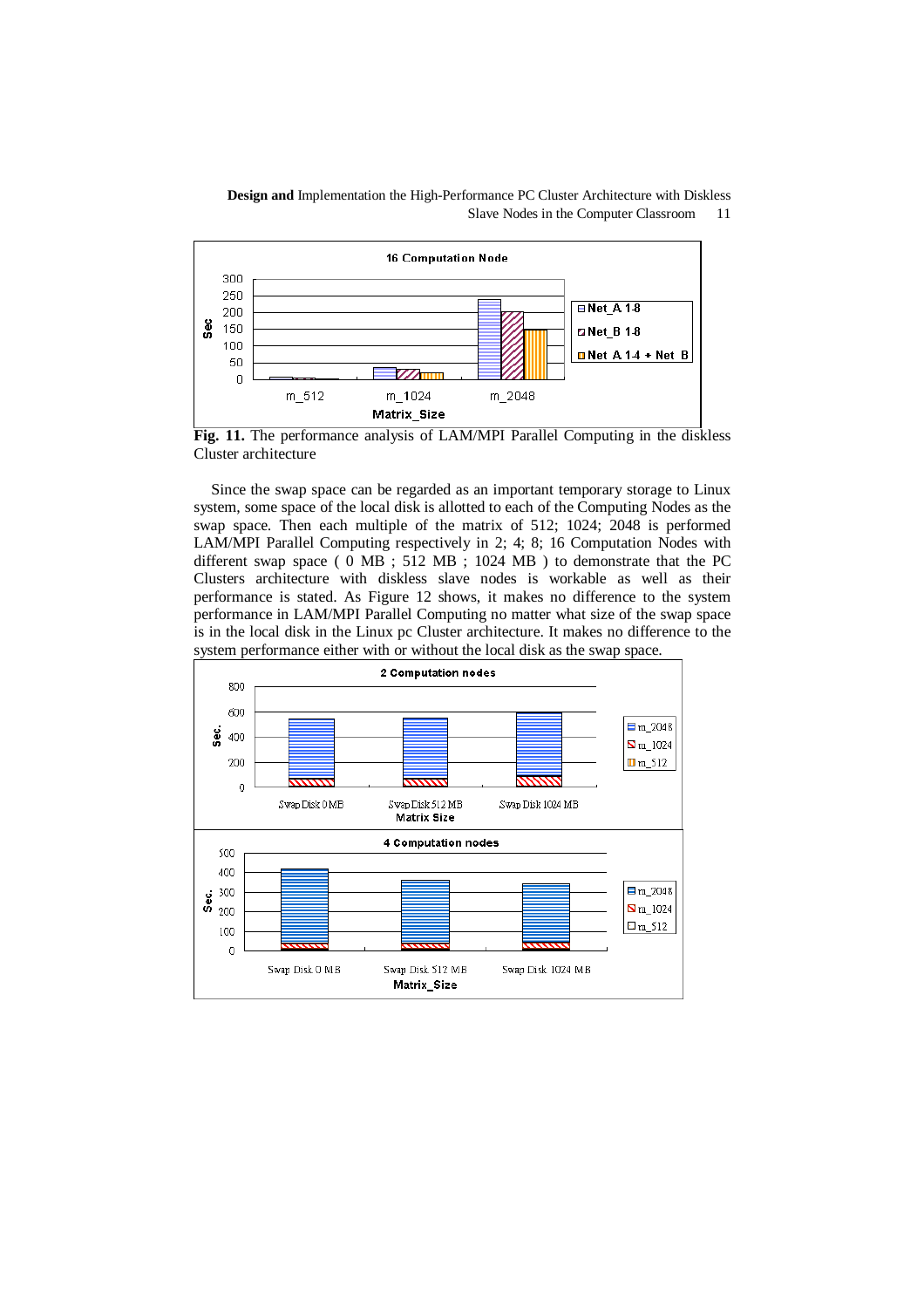

**Fig. 12.** The performance analysis of LAM/MPI Parallel Computing in the diskless Cluster architecture with different Swap Space

The bioinformatic software FASTA is also executed to demonstrate that the PC Clusters architecture with diskless slave nodes is workable in real life. As Figure 13 shows, we execute FASTA program in LAM/MPI parallel computing to make the Myosin heavy chain similarity analysis according to the existing biological gene database nr (the database size is approximately 1.2 GB). This experiment is performed respectively in 2; 4; 8; 16 Computation Nodes categorized by loading time and scanning time. The execution time is the sum of the two period of time. When the number of Computation Nodes increases, the execution time reduces. Sometimes they don't reduce proportionally while the data transmitting amount is large (the transmitting amount is 2.3 GB~ 2.5 GB). It is believed that the system performance can be improved by promoting the network transmit capability since the data transmitting on the network occupies most of the scanning time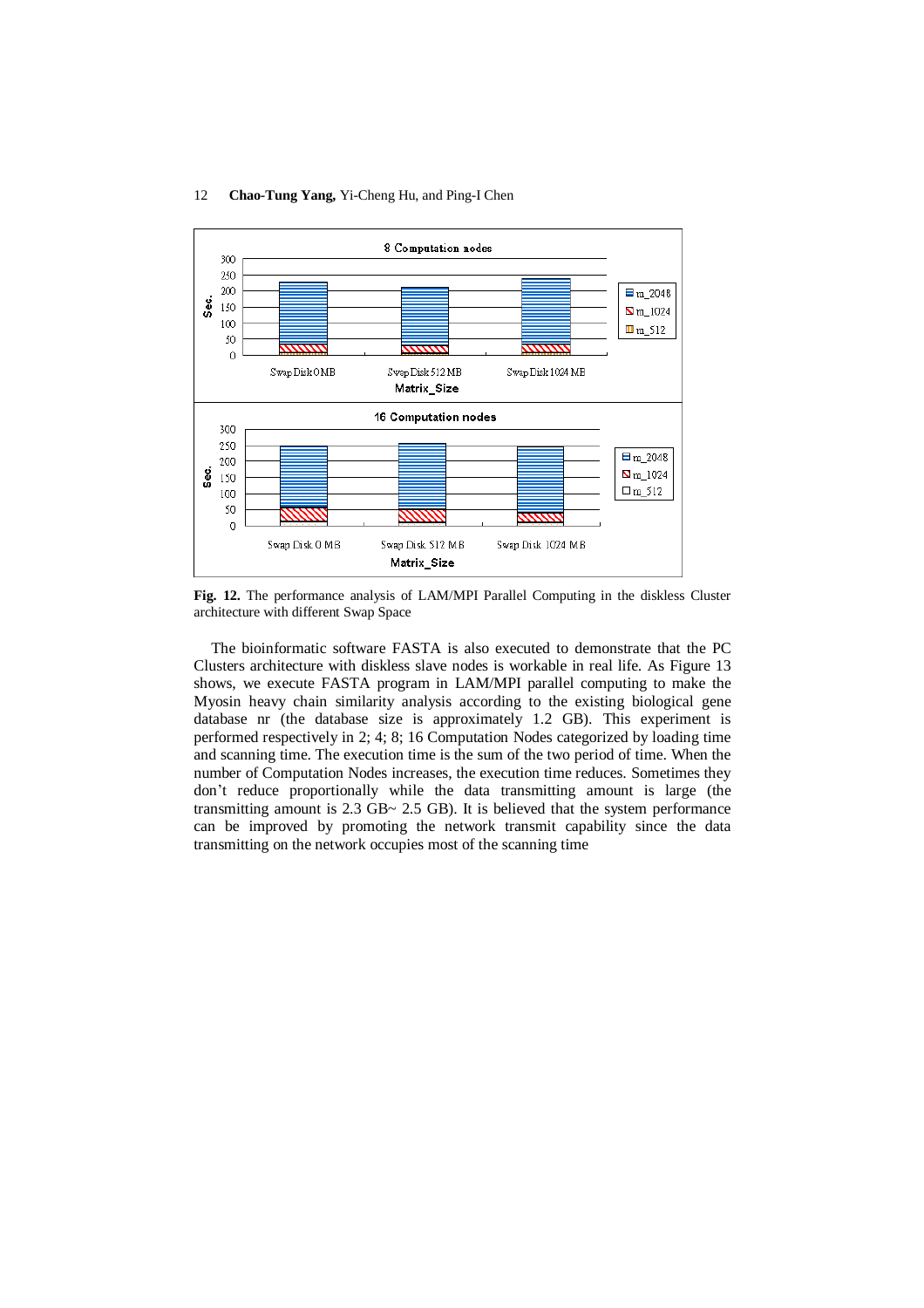

**Fig. 13.** The performance analysis of FASTA in the diskless cluster architecture with different number of Computation Node

# **5 Conclusions**

In this experiment, it is demonstrated by simulation results that the pc cluster architecture with diskless nodes can be implemented in a general PC environment such as a computer classroom. Furthermore, an automatically switching technology between these two different architectures can be reached by adding some shell script. However the initial state of every desktop varied from PC to PC since those desktops to be clustered were located in a public area. Certain corresponding action plans are necessary to well control the Windows system remotely such as enabling telnet service, Windows cron job service and adding an auto-shutdown freeware. Besides that, the related network configuration is critical to secure the system performance and capability in the diskless pc Cluster architecture. Since the original computer classroom is designed for teaching, there will not be special plan for the network infrastructure. So the network performance is usually a bottle neck in such a project. It is supposed to be improved in the future while the equipments are getting cheaper.

Our objective is to build a cluster-based architecture with diskless nodes which not only maximizes the utilization of idle resources but also enhances and glorifies the Cluster application.

Reference:

- [1] DRBL, [http://drbl.sourceforge.net/,](http://drbl.sourceforge.net/)
- [2] SLIM, <http://slim.csis.hku.hk/>,
- [3] PVM Parallel Virtual Machine, [http://www.epm.ornl.gov/pvm/,](http://www.epm.ornl.gov/pvm/)
- [4] LAM/MPI Parallel Computing,<http://www.lam-mpi.org>,
- [5] ntop,<http://www.ntop.org/ntop.html>,
- [6] ganglia, <http://ganglia.sourceforge.net/>,
- [7] R. Buyya, High Performance Cluster Computing: System and Architectures, Vol. 1, Prentice Hall PTR, NJ, 1999.